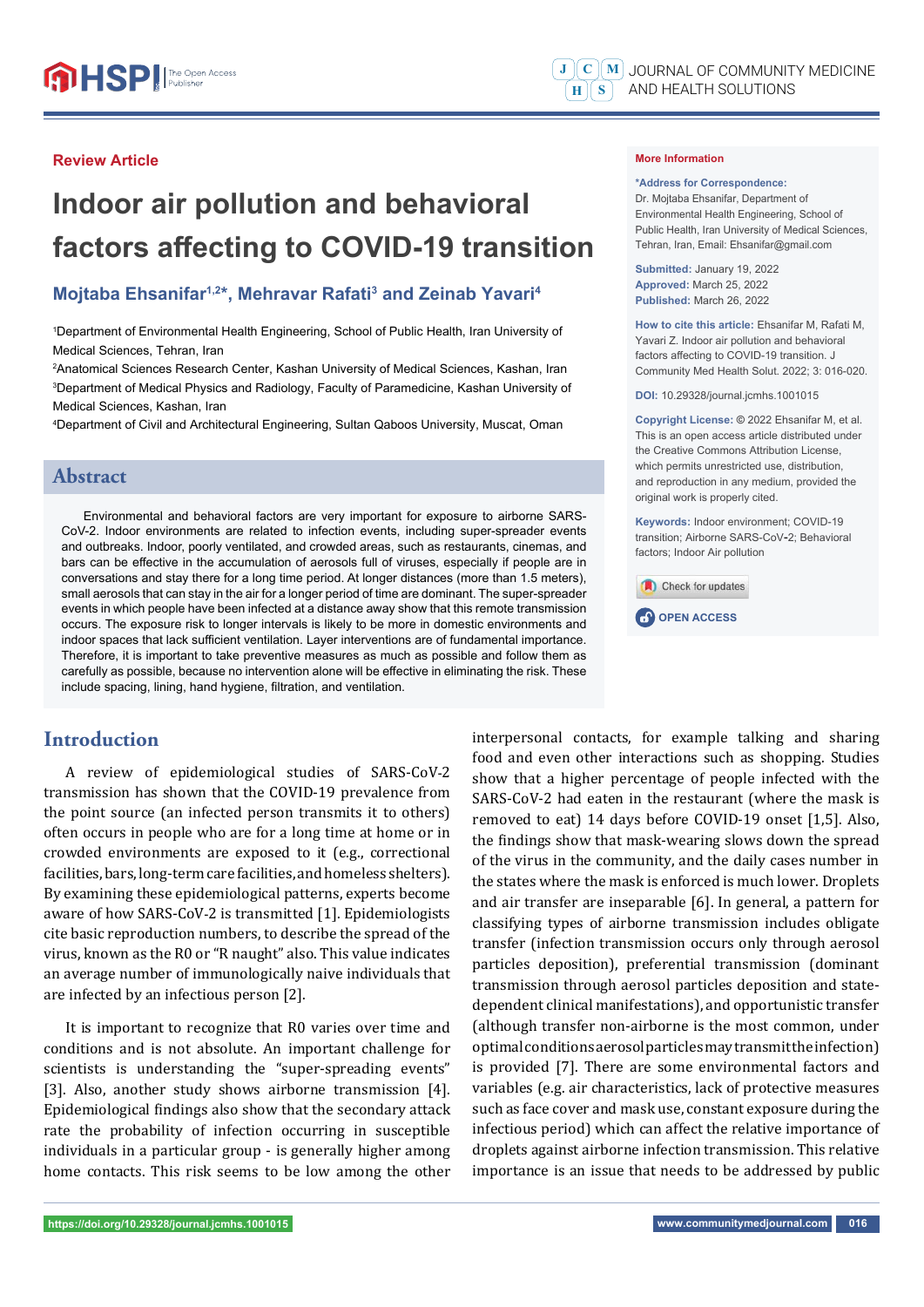

health officials as they seek to limit the transmission of the disease and reduce the unhealthy effects of the epidemic. The relationship between environment, agent, and the host is shown by an epidemiological triangle. External environment or factors causes or allow disease transmission, the microbe or agent causes the disease, and the host or organism has the disease [4,6]. More study is necessary to determine adequate and appropriate ventilation to minimize exposure to infection, especially in crowded places and indoors.

#### **Can people inhale SARS-CoV-2 enough to infect?**

The R-value (value of R, or effective reproductive number) is considered in association whit the droplets' relative importance versus aerosol particles transmission. The SARS-CoV-2 has a longer incubation period and the highest average R0. Although the comparison shows the challenge of SARS-CoV-2 in a high proportion of individuals who are simultaneously infectious and asymptomatic, the reproductive number can vary over time. Was highlighted need to consider variability in R0 in one systematic review [2] of measles R0 estimates over time and based on geography, where it was indicated that R0 estimates are wider than 12-18, which is often with SARS-CoV-2 compared and does not reflect the conditions of the affected population.

Given the limitations of R0, the concept of an effective reproductive number [2,8] (called Rt or Re), which describes transmission as soon as an epidemic occurs, depends on environmental factors which contribute to transmission [2]. Some of the factors that may contribute to this value include cleanliness, personal behavior, demographic characteristics, mask, and others (Figure 1). Factors affecting the transfer can be considered as environmental factors at the micro and macro levels. At the micro-level, the factors include the ability to work from the home and some factors such as the built environment characteristics and the amount of ventilation in the buildings. At the macro level, the factors are driven by the national and the local policies, such as staying home, public health, or masking instructions.

Investigating the relationship between disease and infectious dose, how exposure, and how the biological modifiers for example sex, age, and medical background conditions can affect disease outcomes are important. Animal and human studies on coronaviruses of different viruses have shown a range of infectious doses which depend on external



factors [6]. Initial attempts to determine the amount of virus required to infect 50% of exposed individuals or infectious dose 50 (ID50) based on the human tests or natural events of other viruses; ID50 varies from 10 to 1000 infectious virions. According to studies, in the case of SARS-CoV-2, the ID50 value is less than 1000 infectious viruses transmitted via intranasal drops [9]. The difference between aerosols and droplets is important, and the factors affecting infectious dose are also important. For influenza, micron-sized aerosol particles were found to require much lower doses of infection than large droplets [10]. In addition, the level of recipient immunity is important, a study of H1N1 influenza indicated in people that with pre-existing immunity the ID50 increased to 383,000 virions [11]. Other factors that affect infectious dose include sex, age, distribution, and receptor abundance. SARS-CoV-2 to angiotensin-converting enzyme receptors binding, and its number and distribution depending on sex, age, and individual behaviors and habits such as smoking are vary greatly [12]. SARS-CoV-2 infection can occur even at low doses. The SARS-CoV-2 virus is transmitted through aerosol particles in animal models. SARS-CoV-2 transmission studies in cats caged together and mice caged together have shown that direct or close contact is a more effective method of transmission [13-16]. In hamsters, aerosol transfer was the predominant mode. Time is also important; Hamsters were not able to the infection transmit for more than 6 days after being infected [17]. Therefore, the transmission dominant method can be different for animal models, and between others, the transferable period is short.

#### **Dosage, as well as individual characteristics, is important factors in determining the severity of SARS-CoV-2 disease**

In mice and hamsters, the higher dose, the more severe the disease for coronaviruses, such as SARS-CoV-2 [9,18]. However, the severity of the disease varies depending on the host condition, including genetic background, age, and health status, even at the same dose. The genetic differences change disease severity even independently of the viral dose in mice [19]. The same is true of obesity in mice. Aging also is a significant risk factor for individuals and some studies have shown that the severity of the disease increases with age. With age, our innate and acquired immune responses to the infection, such as particles mucociliary clearing from lungs, decrease. While gender, underlying health conditions, age, and genetics can all affect the severity of the disease, these conditions combined do not always lead to a predictable outcome. Dosage affects the disease severity, but this is not the only variable that leads to the outcome. Also, sex as a main biological variable may change the COVID-19 outcome. According to global reports, the male mortality rate is higher regardless of the national mortality rate. Have been shown that males excrete more viruses during a longer time. One of the reasons for the higher risk of the disease in men can be the sex differences in the entry of the virus and the immune response [20,21]. Such gender differences with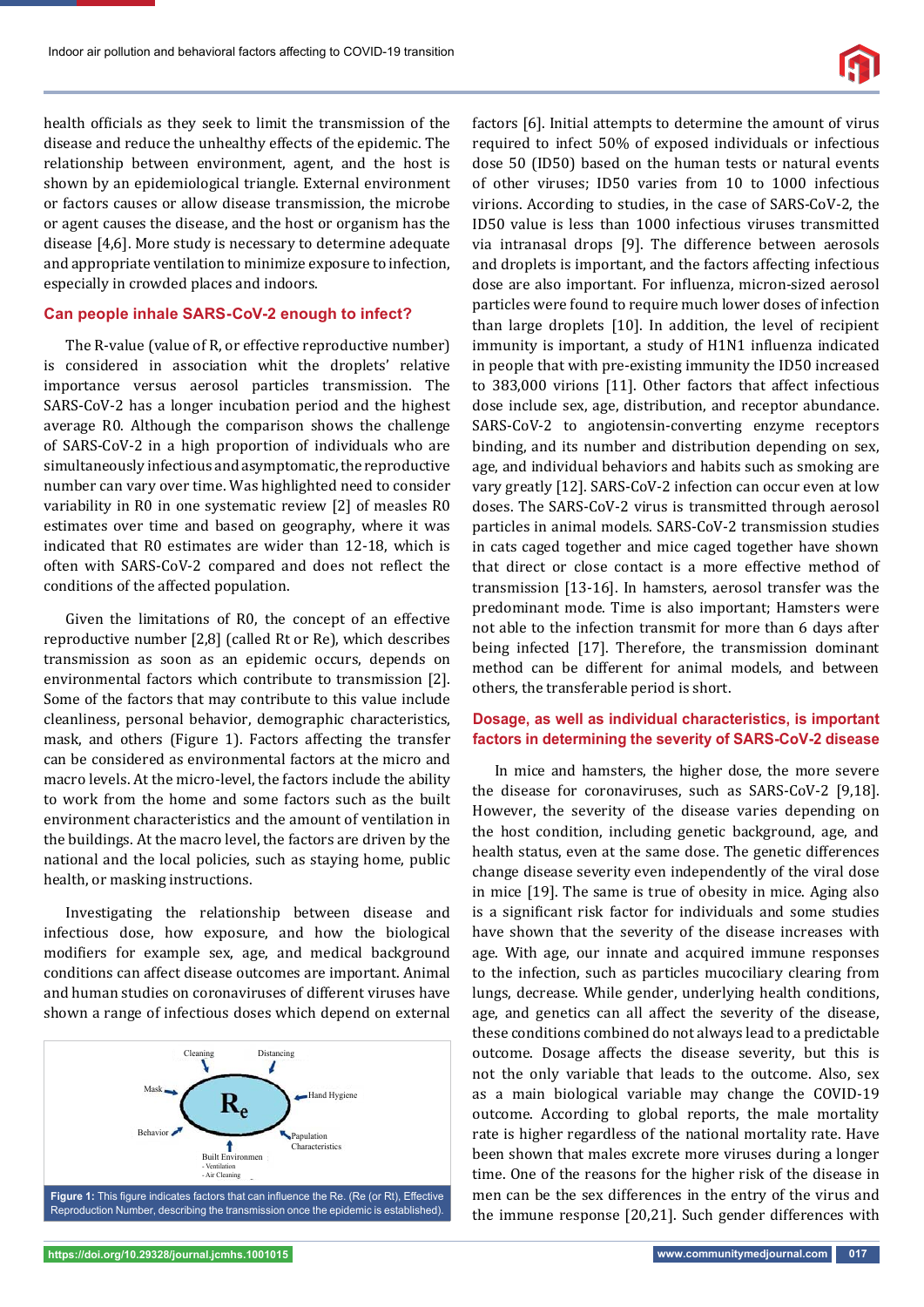

other pathogens have also been observed, with young males transmitting TB bacilli more often than women, children, or older men. The importance of airborne aerosol particles in the transmission of SARS-CoV-2, which is amplified by animal models, is related to the severity of the disease, the infectious dose, and is influenced by underlying health status and genetic factors such as age, and sex [3,5].

#### **Wearing a mask (face masks) reduces both the emission of droplets and the absorption of airborne particles**

Indoor ventilation reduces exposure to aerosol particles. There is no rate of "one-size-fits-all" to eliminate the risk of exposure and ventilation should be based on the occupancy of the indoor environment. The American Society of Heating, Refrigerating and Air-Conditioning Engineers (ASHRAE), for example, recommend 6.7 L/s per person (L/S pp) ventilation rates for the school classrooms and 2.5 L/s pp for the churches (ASHRAE 2003). A study of university dormitories showed that a ventilation rate of fewer than 5 L/s pp can affect acute respiratory infections [22]. The other research has suggested a much higher ventilation rate. One study, for example, found that a rate of outdoor air supply of fewer than 25 L/s pp increased the risk of decreased productivity, symptoms of sick building syndrome, and increased short-term sick leave [23].

A study of the prevalence of COVID-19 in a restaurant in Guangzhou, China, showed that lack of ventilation contributed to the outbreak of COVID-19.

It is possible that the lack of fresh air from outside and the presence of strong airflow from the air conditioner in just only one location is thought to have played a role in the disease prevalence [24]. Ventilation lack was also involved in the prevalence of the Skagit Valley Chorale Rehearsal prevalence. The facility where training took place probably had less than 1 air change per hour, which allowed a significant accumulation of airborne aerosol particles during 2.5-hour practice [25]. Research is necessary to determine what rates of ventilation to control infectious diseases in the air are warranted. Current practices are not conducive to minimizing energy consumption for high ventilation, so the future challenge will be to develop cost-effective and efficient strategies and technologies that also provide high ventilation rates.

### **Continuous reduction of disease transmission following the use of face coverings (mask)**

In experimental studies of the flu in the 1960s, the dose of aerosol infection was far lower than drops [26]. Despite the difficulty in separating airborne particles from droplets in samples, the biological transmission of the disease through the air has been confirmed. This is further corroborated by studies demonstrating that viruses may remain infectious on the air and surfaces for hours [26,27]. Typical room ventilation alone cannot reduce the effect of shared respiratory plumes exposure when individuals are close to each other. Transmission of the virus at shorter distances seems to be the dominant route for the spread of SARS-CoV-2, so social distancing is the effective way for limiting the spread of disease [28]. It is indicated that face-coverings or masks reduce aerosol particles and droplets emission at the source by 52% to 90%, depending on the type of mask, fit and use. Even a reduction of 10% in the virus transmission is valuable, and the negative result in this test does not mean that the masks do not good work. Wear masks also reduce the wearer's intake of droplets and aerosol particles by 25% to 90%, depending on the details. In addition, wearing the masks reduce the jet emission of respiratory plumes and limit the interval traveled by aerosol particles and droplets [29]. Wearing masks reduces both the emission and the intake of airborne aerosol particles and droplets by the wearer. Surgical masks have been estimated to reduce the influenza aerosols emissions from infected peoples by 67% to 75% and intake by 50% to 83% [30]. For smaller aerosol  $\leq 5 \text{ }\mu\text{m}$  such as larger droplets and aerosols containing coronaviruses, the surgical masks were effective in controlling the source as well as protecting the wearer [31]. Based on the results of studies from the other respiratory viruses, findings show a 10% to 20% reduction in transmission through a combination of increased hand hygiene and mask use [32]. In general, there is clear mechanical evidence that face cover and mask protect the wearer because we know that not all face covers and masks are made equal and that there are different levels of protection masks that are afforded. As mentioned, global masking alone cannot be sufficient to prevent infectious spread. The disease's largest outbreaks were observed in communities where individuals do not wear face masks, but two community epidemics have occurred in Hong Kong that despite 99% of masks being used in required public places (for example taxis and mass transit, but not in the social environments as well as restaurants or bars) that indicate need to layer by the other methods, such as social distancing [29]. Current evidence indicates that SARS-CoV-2 transmission can occur from multiple pathways that support the need for layered interventions. The masks restrict the bidirectional transfer of aerosol particles and infectious droplets and protect the mask wearer and also those surrounding them. Face shields and Plexiglas barriers reduce droplet transport but do not restrict aerosol particles as they are transported through currents of air. Further measurements are also needed on how generated the size of aerosol particles and droplets based on activities [4]. Indoor activities, even with the wear masks, should be modified and limited and individual distances should be maintained due to the local leakage from masks, the accumulation of indoor aerosol particles, and considering the respiratory zone importance in addition to the overall flow of indoor air. Filtration and Ventilation can have a major effect on aerosol concentration [22,23].

#### **Filtration and reducing indoors aerosol concentrations**

Filtration can be used as an effective adjunct to ventilation to reduce the concentration of indoor aerosols [4,25]. It is very important to consider the amount of clean air delivery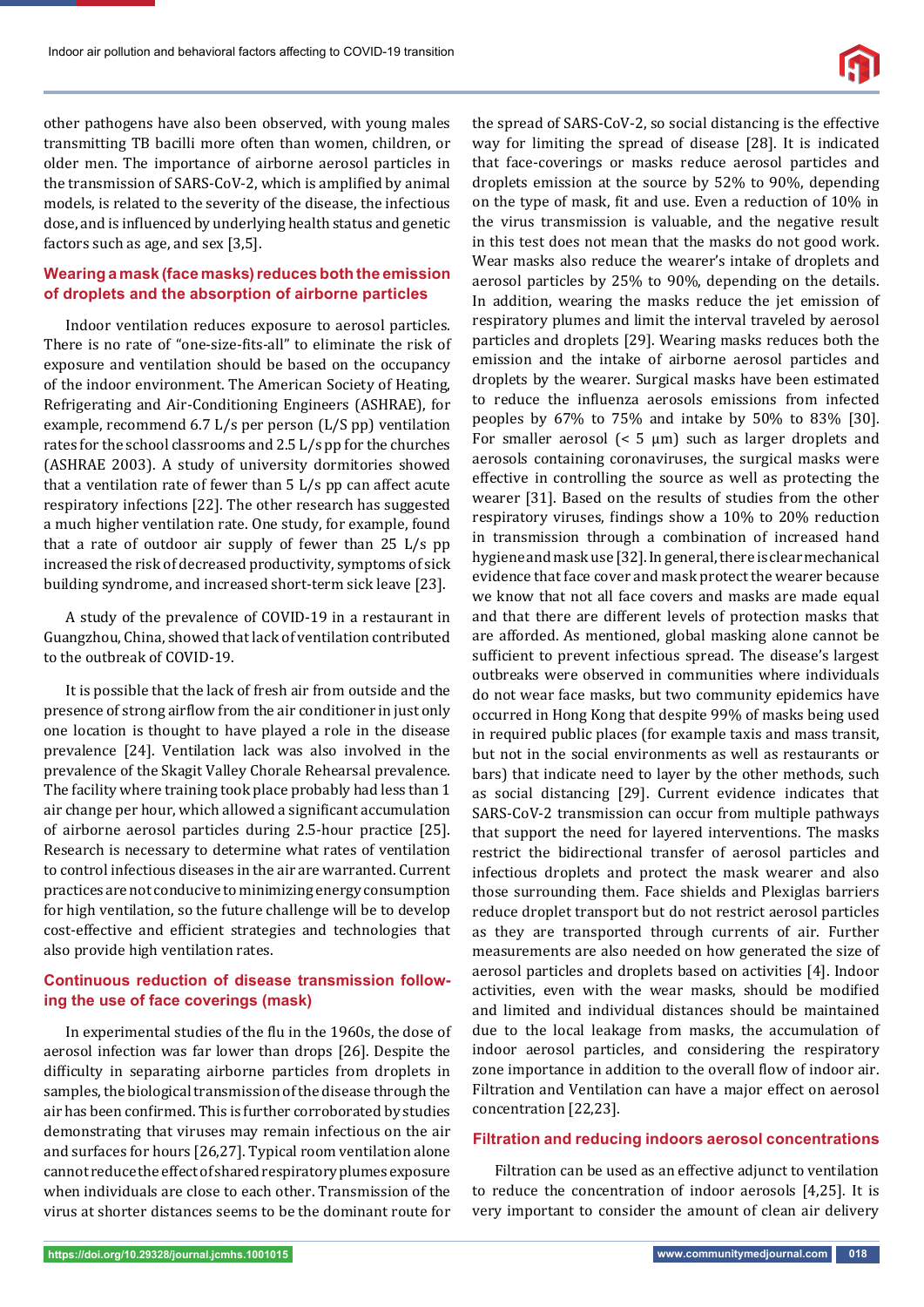

in proportion to the volume of the room and the ventilation existing when using filtration technologies. There is a need to study the best way to improve filtration efficiency in ventilation, air conditioning, and heating systems [25]. Also, ventilation systems of airplanes designed to the reduction of the airborne virus's build-up in passenger cabins can limit airborne transmission in the longer range. Therefore, the risk of further exposure in airplanes is due to face-to-face conversations and other close interactions.

## **Conclusion**

The challenge of public health practices communicating appropriately when the disease is evolving rapidly is critical to disease control. The need to better understand the quantitative relationship between coronavirus dose and response to infectious disease and the importance of increasing testing to limit transmission is crucial. Cultural sensitivity is needed to convey information about modifying the behaviors that can put individuals at greater risk, for example, given family communities the importance of emotional health. It is very important to note that in some cases, due to weak urban or economic reasons, communities may not be able to implement filtration measures and improve building ventilation and even open windows that have been closed for security reasons. Mass transportation can also pose special challenges for those who are dependent on public transportation due to the problems of social distancing. There is a need to layer protective measures to the reduction of the virus spread, such as maximizing ventilation, masks, face shields if necessary, physical distancing, and hand hygiene. These combined actions are very important and should be promoted as the single management strategy. The value of these layered approaches in the interiors, including public transportation, schools, health care centers, office buildings, dental offices, and air travel, is enormous. Thus, aerosol particles protective approaches are important in environments where procedures may produce more aerosols (for example, dental offices and or during specific medical procedures). The risk of COVID-19 exposure in flight situations with high cabin air conditioning rates, up to 30/h air changes, is a key challenge in addressing travel-related behaviors that can increase the exposure risk, for example crowding when getting off the plane. Also, the mitigating approaches unintended consequences, including impacts on the energy consumption (such as ventilation systems), mental health, the economy, education, and the environment, are significant. Further research is needed to better understand SARS-CoV-2 transmission, but it should be emphasized that such studies do not eliminate need for immediately steps to prevent the further airborne routes infections. Public health professionals can take it immediately because they are trying to reduce risk of public exposure to COVID-19. Therefore, given the evidence of airborne aerosol particles transmission as the main potential pathway, it is a prudent strategy to take steps to limit this pathway especially indoors.

#### **Declaration of interest**

**Funding:** This review received no external funding and was initiated and funded by Dr. Ehsanifar Research Lab, Tehran, Iran.

**Acknowledgments:** We thank Dr. Ehsanifar Lab. Tehran, Iran.

## **References**

- 1. Dong Y, Mo X, Hu Y, Qi X, Jiang F, et al. Epidemiological characteristics of 2143 pediatric patients with 2019 coronavirus disease in China. Pediatrics. 2020; 145: e20200702. **PubMed:** https://pubmed.ncbi.nlm.nih.gov/32179660/
- 2. Guerra, F.M, Bolotin S, Lim G, Heffernan J, Deeks SL, et al. The basic reproduction number (R0) of measles: a systematic review. Lancet Infect Dis. 2017; 17: e420-e428. **PubMed:** https://pubmed.ncbi.nlm.nih.gov/28757186/
- 3. Hamner L, Dubbel P, Capron I, Ross A, Jordan A, et al. High SARS-CoV-2 attack rate following exposure at a choir practice—Skagit County, Washington, March 2020. Morbidity and Mortality Weekly Report. 2020; 69: 6006-610.
- 4. Ehsanifar M. Airborne aerosols particles and COVID-19 transition. Environ Res. 2021; 200: 111752. **PubMed:** https://pubmed.ncbi.nlm.nih.gov/34302822/
- 5. Fisher KA, Tenforde MW, Feldstein LR, Lindsell CJ, Shapiro NI, et al. Community and close contact exposures associated with COVID-19 among symptomatic adults ≥ 18 years in 11 outpatient health care facilities—United States, July 2020. Morbidity and Mortality Weekly Report. 2020; 69: 1258-1264. **PubMed:** https://pubmed.ncbi.nlm.nih.gov/32915165/
- 6. Kuderer NM, Choueiri TK, Shah DP, Shyr Y, Rubinstein SM, et al. Clinical impact of COVID-19 on patients with cancer (CCC19): a cohort study. Lancet. 2020; 395: 1907-1918. **PubMed:** https://pubmed.ncbi.nlm.nih.gov/32473681/
- 7. Ehsanifar M, Rafati M, Wang J. Neurological complications related to COVID-19 infections following exposure to airborne aerosol particles. Clin Res Clin Trials. 2022; 5.
- 8. Inglesby TV. Public health measures and the reproduction number of SARS-CoV-2. JAMA. 2020; 323: 2186-2187. **PubMed:** https://pubmed.ncbi.nlm.nih.gov/32356869/
- 9. Imai N. Report 3: Transmissibility of 2019-nCoV, WHO Collaborating Centre for Infectious Disease Modelling. MRC Centre for Global Infectious Disease Analysis, J-IDEA, Imperial College London, UK, 2020.
- 10. Alford RH, Kasel JA, Gerone PJ, Knight V. Human influenza resulting from aerosol inhalation. Proc Soc Exp Biol Med. 1966; 122: 800-804. **PubMed:** https://pubmed.ncbi.nlm.nih.gov/5918954/
- 11. Memoli MJ, Shaw PA, Han A, Czajkowski L, Reed S, et al. Evaluation of antihemagglutinin and antineuraminidase antibodies as correlates of protection in an influenza A/H1N1 virus healthy human challenge model. M Bio. 2016; 7: e00417-00416. **PubMed:** https://pubmed.ncbi.nlm.nih.gov/27094330/
- 12. Lakdawala SS, Menachery VD. The search for a COVID-19 animal model. Science. 2020; 368: 942-943. **PubMed:** https://pubmed.ncbi.nlm.nih.gov/32467379/
- 13. Halfmann PJ, Hatta M, Chiba S, Maemura T, Shufang Fan et al. Transmission of SARS-CoV-2 in domestic cats. New Engl J Med. 2020; 383: 592-594. **PubMed:** https://pubmed.ncbi.nlm.nih.gov/32402157/
- 14. Richard M, Kok A, de Meulder D, Bestebroer TM, Lamers MM, Cet al. SARS-CoV-2 is transmitted via contact and via the air between ferrets. Nature Commun. 2020; 11: 1-6. **PubMed:** https://pubmed.ncbi.nlm.nih.gov/32641684/